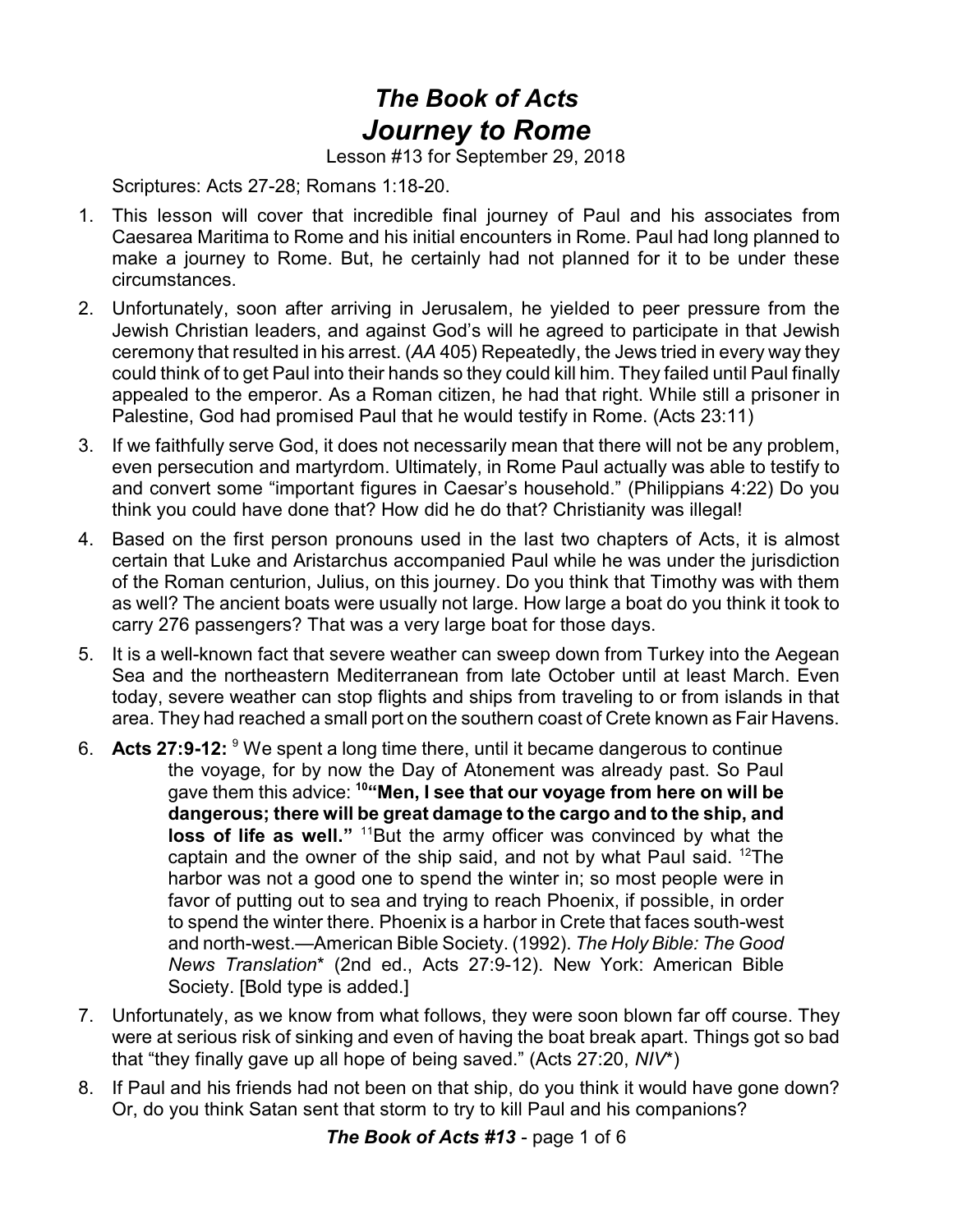- 9. **Acts 27:21-27**: <sup>21</sup> After those on board had gone a long time without food, Paul stood before them and said, "Men, you should have listened to me and not have sailed from Crete; then we would have avoided all this damage and loss. <sup>22</sup>But now I beg you, take heart! Not one of you will lose your life; only the ship will be lost.  $^{23}$ For last night an angel of the God to whom I belong and whom I worship came to me <sup>24</sup>and said, 'Don't be afraid, Paul! You must stand before the Emperor. And God in his goodness to you has spared the lives of all those who are sailing with you.<sup>' 25</sup>So take heart, men! For I trust in God that it will be just as I was told.  $^{26}$ But we will be driven ashore on some island." <sup>27</sup>It was the fourteenth night, and we were being driven about in the Mediterranean by the storm. About midnight the sailors suspected that we were getting close to land.—*Good News Bible.*\* (Acts 27:21-27).
- 10. While it is possible that the entire ship was saved because of Paul's presence, it is also true that he tried to encourage those who were on the boat to do what they could to save themselves.
- 11. God is planning to take us to a wonderful kingdom where there will be no troubles, no death, no crying, no disease, and no pain. So, why do we have to go through all these troubles now before we get there? Is it really necessary for God's faithful people in the end time to suffer under the attacks of Satan, the beast, and the false prophet? (Revelation 16- 17)
- 12. Paul and his friends were blown far off course by the wind until no one on the boat had any idea where they were. Two weeks had passed. One night, they heard sounds that made them think they were approaching land. (Acts 27:27) They sounded the depth of the ocean and determined that the water was getting shallower, suggesting that they were getting closer and closer to shore.
	- Acts 27:30-44: <sup>30</sup>Then the sailors tried to escape from the ship; they lowered the boat into the water and pretended that they were going to put out some anchors from the front of the ship.  $31$ But Paul said to the army officer and soldiers, "If the sailors don't stay on board, you have no hope of being saved."  $32$ So the soldiers cut the ropes that held the boat and let it go.

 $^{\rm 33}$  Just before dawn, Paul begged them all to eat some food: "You have been waiting for fourteen days now, and all this time you have not eaten anything.  $34$ l beg you, then, eat some food; you need it in order to survive. Not even a hair of your heads will be lost." <sup>35</sup>After saying this, Paul took some bread, gave thanks to God before them all, broke it, and began to eat.  $36$ They took heart, and every one of them also ate some food. <sup>37</sup>There was a total of 276 of us on board. <sup>38</sup>After everyone had eaten enough, they lightened the ship by throwing all the wheat into the sea.

## **The Shipwreck**

 $39$  When day came, the sailors did not recognize the coast, but they noticed a bay with a beach and decided that, if possible, they would run the ship aground there. <sup>40</sup>So they cut off the anchors and let them sink in the sea, and at the same time they untied the ropes that held the steering oars. Then they raised the sail at the front of the ship so that the wind would blow the ship forward, and we headed for shore. <sup>41</sup>But the ship hit a sandbank and went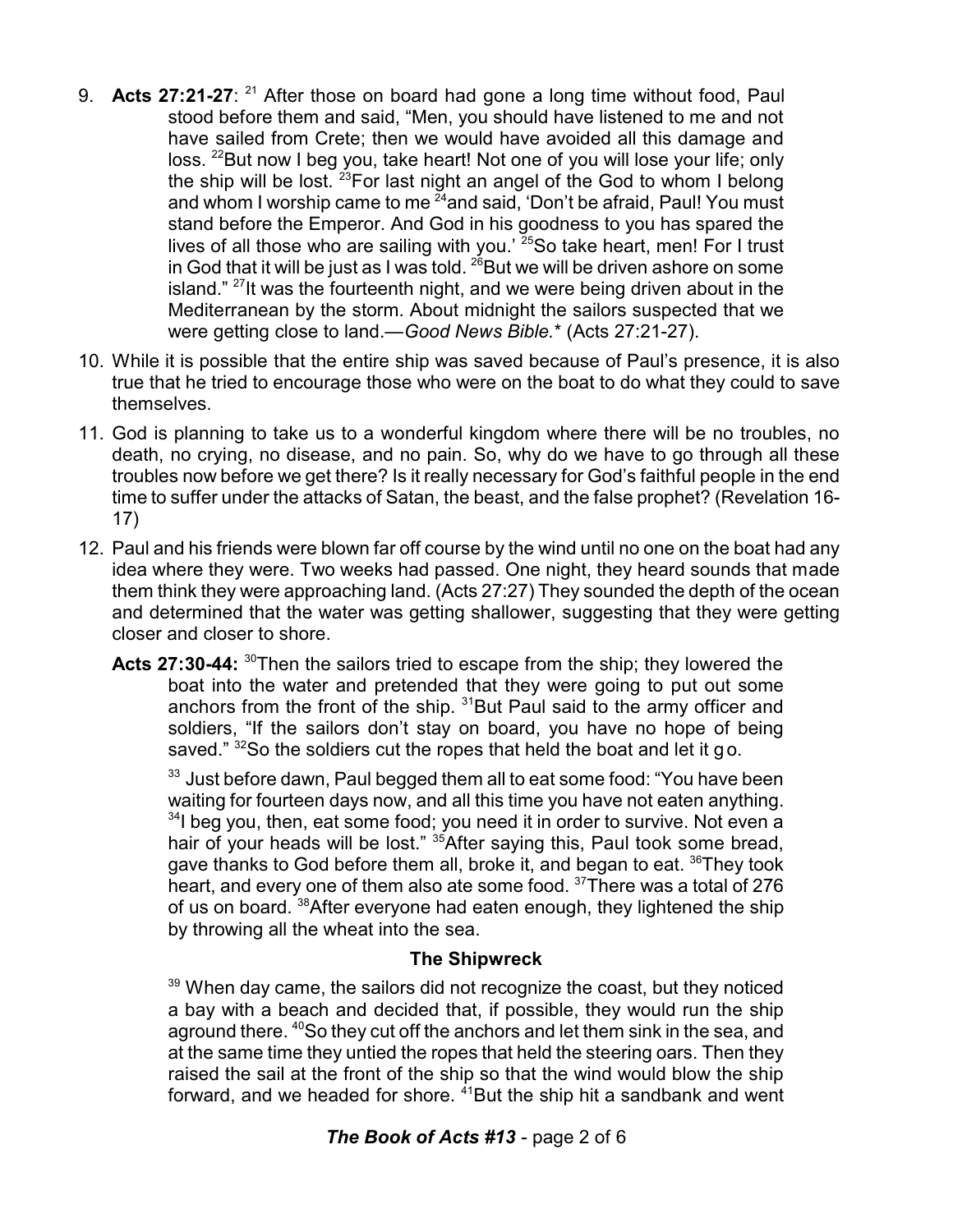aground; the front part of the ship got stuck and could not move, while the back part was being broken to pieces by the violence of the waves.

 $42$  The soldiers made a plan to kill all the prisoners, in order to keep them from swimming ashore and escaping. <sup>43</sup>But the army officer wanted to save Paul, so he stopped them from doing this. Instead, he ordered those who could swim to jump overboard first and swim ashore; <sup>44</sup>the rest were to follow, holding on to the planks or to some broken pieces of the ship. And this was how we all got safely ashore.—*Good News Bible.*\* (Acts 27:30-44).

- 13. How many prisoners do you think were on that ship? It would be interesting to see how the relationship between Paul and Julius, the Roman centurion, developed through those days of terror. Paul had warned them before leaving Fair Haven that it would be a mistake to do so. But, the ship's owner and captain thought they knew better. Early in the morning as they approached that unknown coast, Paul urged the people on board to eat something. Why do you think they had not eaten anything for two weeks? Were they all seasick? Everyone was encouraged by the words of Paul and did, in fact, eat something.
- 14. Probably, according to a typical pattern in dealing with Roman prisoners, the soldiers wanted to kill all the prisoners lest they get free. But, considering centurion's relationship with Paul, the centurion forbade them from doing that. Do you think the centurion believed that Paul and Paul's God were responsible for saving their lives? Was the centurion becoming a believer?
- 15. After arriving on shore–being very wet and cold–they learned they were in Malta, a small island in the middle of the Mediterranean Sea. They had traveled about 475 miles across the Mediterranean from Crete. But, the weather was clearly too bad to even think of going further. And the boat had been completely destroyed.
- 16. Read Acts 28:1-10. The local people came and built a large fire to try to help warm the wet and freezing passengers. As they were gathering firewood, a poisonous snake, probably of the adder family, bit Paul on the hand. Because of his shackles, recognizing that he was a prisoner, the local people said: "This man must be a murderer, but Fate will not let him live, even though he escaped from the sea." (Acts 28:4, *GNB*\*) But, when Paul did not suffer any problems from that snakebite, they began to think that he must be a god!
- 17. We do not know how the islanders of Malta managed to accommodate all of those travelers; but, apparently, they did somehow. Paul was welcomed into the palace of Publius, the chief officer of the island. We do not know if he was an official appointed by Rome or if he was a local chief.
- 18. When Paul found that Publius's father was in bed sick with fever and dysentery, he went to the room of the father, prayed, placed his hands on him, and healed him. You can imagine what the response was from that! Sick people from all over the island came and were healed. The people of Malta had never had such a visitor. They heaped gifts upon Paul and his associates. Why did Paul do the healing when Luke was a doctor?
- 19. Luke did not spend a lot of time talking about what happened on Malta. We can be sure that Paul took advantage of every opportunity to speak about the gospel.
- 20. We do not know why Luke did not detail the results of Paul's visit to the island. Were there many converts to Christianity? Did Paul establish any churches there? We simply do not know. What we do know is that Paul met the needs of the local people where they were. (Acts 20:35; Titus 3:14)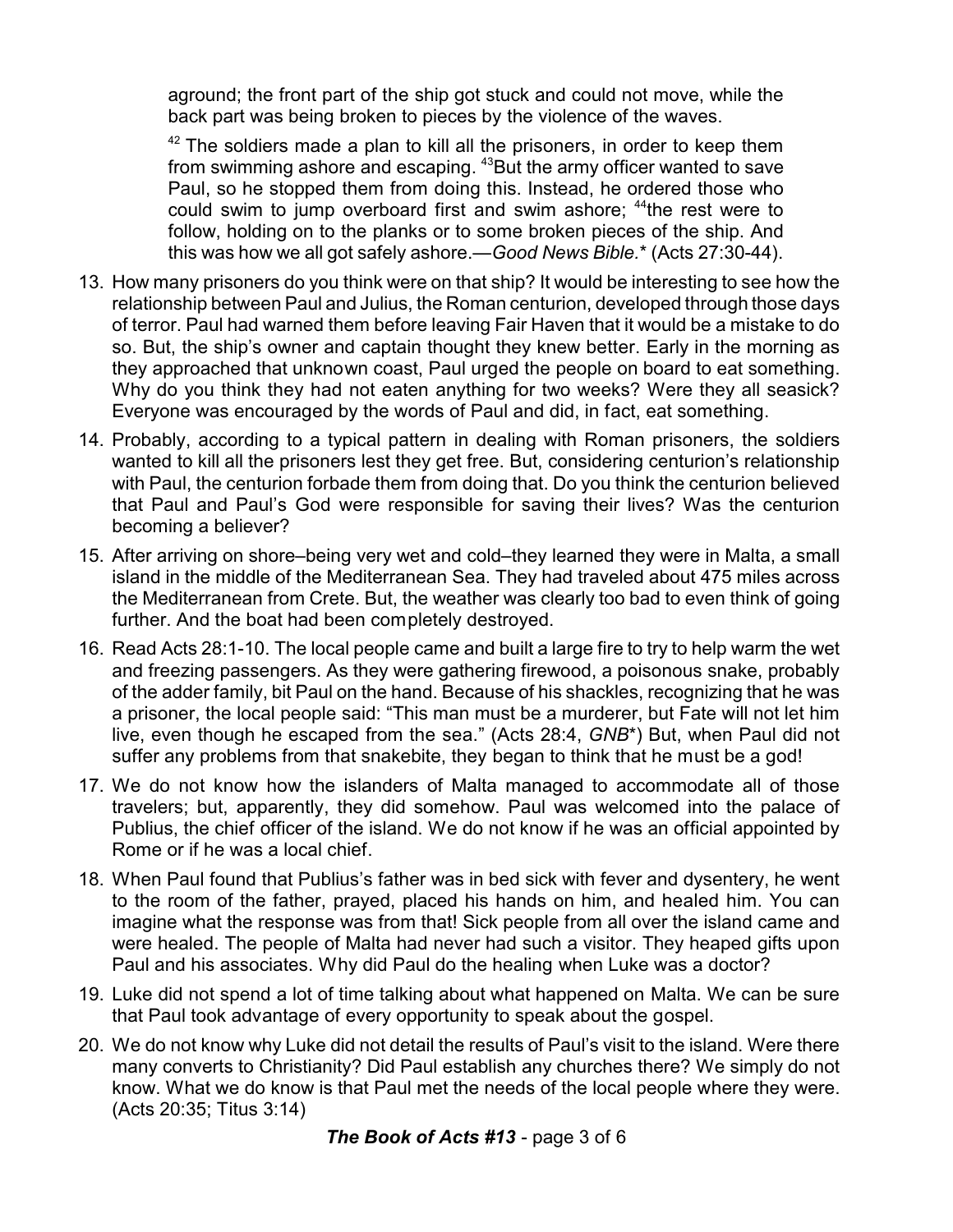- 21. Three months later, Paul and his companions found a place on a boat traveling from Alexandria in Egypt to Rome and proceeded on their journey. They spent three days in Syracuse and then went to Rhegium and, finally, reached Puteoli in the Bay of Naples. (Acts 28:11-16) There were already Christians there who begged Paul to stay with them for a week. Finally, they reached Rome. Believers from Rome had already heard that Paul was coming. They walked several miles out of Rome to the Market of Appius and Three Inns to meet the weary travelers. As you can imagine, Paul was encouraged by this wonderful reception. See Acts 28:11-16.
- 22. As we know from Romans 15 written about six years earlier, Paul knew a number of Christians in Rome. Those were the days when people said, "All roads lead to Rome." They had been coworkers, maybe converts, or even relatives that he had known elsewhere but who had moved to Rome. Those people, of course, still loved Paul.
- 23. Read again Acts 25:24-27. Not only Felix, but also Festus and Agrippa, had agreed among themselves that Paul was not guilty of anything for which he should receive the death penalty or be sent to Rome. We do not know exactly what kind of a letter Festus sent to Nero; but, apparently it did not arouse any great suspicions with the Roman government. Did that letter from Festus actually survive the time in the waters off Malta? Paul was allowed to rent a private dwelling where he was basically under house arrest–chained to a soldier, probably day and night.
- 24. Read Acts 28:30. Why does the book end so suddenly? Did Luke plan to write a third volume? How did Paul manage to pay for a house for himself for those two years? Was he able to work while in prison? Did he continue to make tents?
- 25. Try to imagine yourself as one of the soldiers who had to be chained to Paul for lengthy periods of time. Obviously, they would have to listen to anything that Paul said to any of his visitors. As a result, and as we know, members of Nero's inner circle of workers became Christians. (Philippians 4:22)
- 26. Despite being a prisoner and potentially being called by Nero even to martyrdom at any moment, Paul was still busy, trying to spread the gospel!
- 27. **Acts 28:17-22:** <sup>17</sup> After three days Paul called the local Jewish leaders to a meeting. When they had gathered, he said to them, "My fellow-Israelites, even though I did nothing against our people or the customs that we received from our ancestors, I was made a prisoner in Jerusalem and handed over to the Romans. <sup>18</sup> After questioning me, the Romans wanted to release me, because they found that I had done nothing for which I deserved to die.  $^{19}$ But when the Jews opposed this, I was forced to appeal to the Emperor, even though I had no accusation to make against my own people.  $20$ That is why I asked to see you and talk with you. As a matter of fact, I am bound in chains like this for the sake of him for whom the people of Israel hope."

 $^{21}$  They said to him, "We have not received any letters from Judea about you, nor have any of our people come from there with any news or anything bad to say about you. <sup>22</sup>**But we would like to hear your ideas, because we know that everywhere people speak against this party to which you belong."**—*Good News Bible*.\* (Acts 28:17-22). [Bold type is added.]

28. Clearly, Paul could not go to the synagogue; but, the synagogue could come to him. As usual, he tried to speak first to the Jewish people of Rome. Some of them were convinced,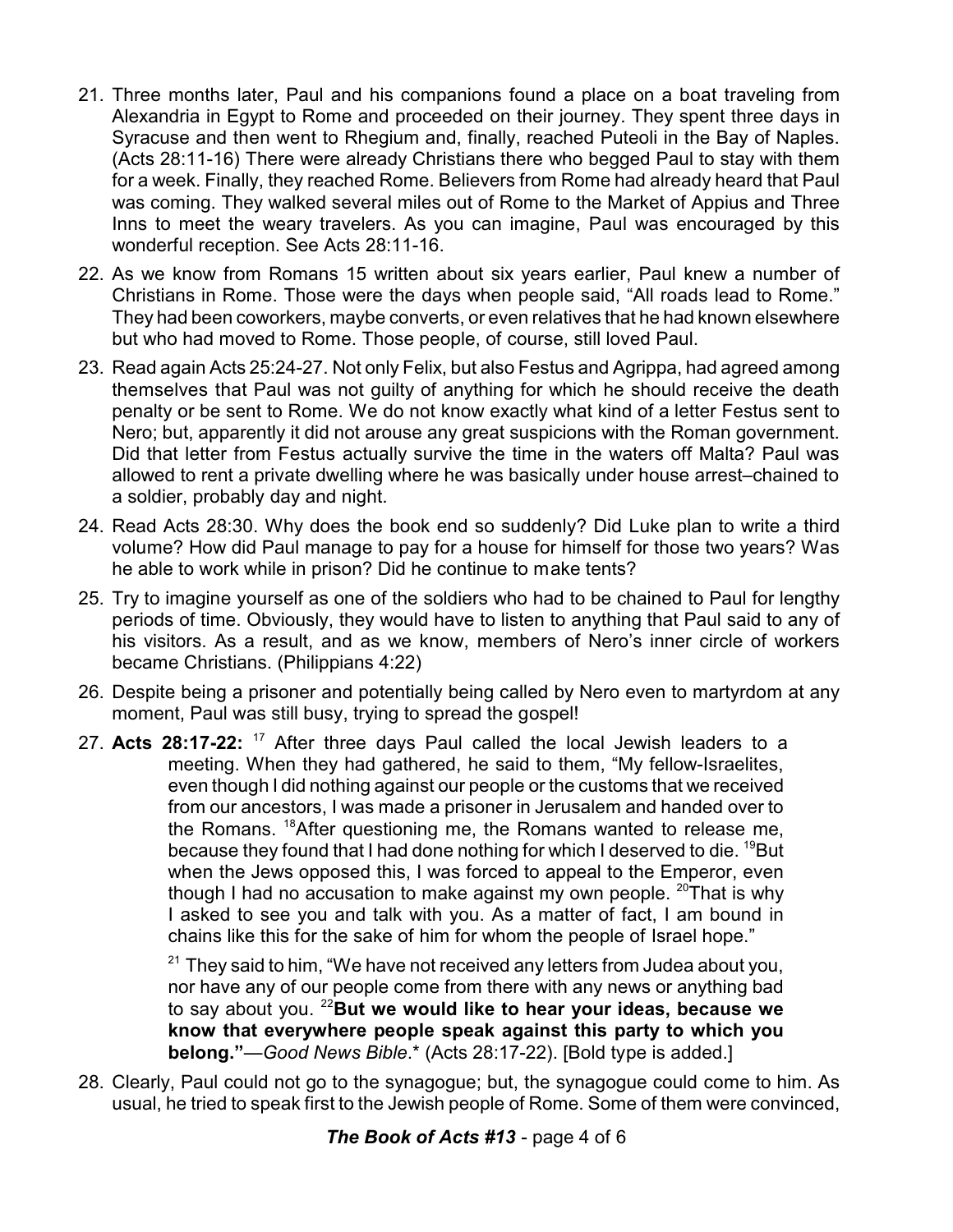and others were not. Paul was somewhat surprised that they had not received any information from Jerusalem about him. So, a large group of Jews came to hear Paul. (Acts 28:22-31) After giving a very powerful and convincing autobiographical talk followed by powerful proof from the Old Testament Scriptures, Paul realized that some were still not convinced. So, he quoted Isaiah 6:9-10 from the Septuagint translation in Greek.

- 29. I am sure he was seriously disappointed that not everyone saw things as he did.
- 30. Paul remained in Rome under house arrest for two years. Many people came to encourage him and to hear his gospel message.
- 31. Why do you think the book of Acts ends abruptly at this point? Is a possible that some pages have been lost from all the copies that we have available to us? Is a possible that Luke intended to write a third book? Or, did Luke feel that having reached Rome and having preached to a wide variety of people there, Paul's mission was accomplished?

Paul's patience and cheerfulness during his long and unjust imprisonment, his courage and faith, were a continual sermon. His spirit, so unlike the spirit of the world, bore witness that a power higher than that of earth was abiding with him. And by his example, Christians were impelled to greater energy as advocates of the cause from the public labors of which Paul had been withdrawn. In these ways were the apostle's bonds influential, so that when his power and usefulness seemed cut off, and to all appearance he could do the least, then it was that he gathered sheaves for Christ in fields from which he seemed wholly excluded.—Ellen G. White, *The Acts of the Apostles*\* 464.2.

32. However, we know that the book of Acts is still not really finished. It is our time to add what we hope will be the final chapter to that book!

> Christ has given to the church a sacred charge. Every member should be a channel through which God can communicate to the world the treasures of His grace, the unsearchable riches of Christ. **There is nothing that the Saviour desires so much as agents who will represent to the world His Spirit and His character. There is nothing that the world needs so much as the manifestation through humanityof the Saviour's love. All heaven is waiting for men and women through whom God can reveal the power of Christianity.**—Ellen G. White, *The Acts of the Apostles*\* 600.1.

> Long has God waited for the spirit of service to take possession of the whole church so that everyone shall be working for Him according to his ability. **When the members of the church of God do their appointed work in the needy fields at home and abroad, in fulfillment of the gospel commission, the whole world will soon be warned and the Lord Jesus will return to this earth with power and great glory.**—*Ibid.*\* 111.1. [Bold type is added.]

33. Remember that Christianity was an illegal religion. While Judaism was tolerated, Christianity was not. And yet, even while under house arrest in Rome, Paul continued to preach the gospel! Why was that? It was probably the only thing he thought about.

**Romans 1:14-15:** <sup>14</sup>For I have an obligation to all peoples, to the civilized and to the savage, to the educated and to the ignorant. <sup>15</sup>So then, I am eager to preach